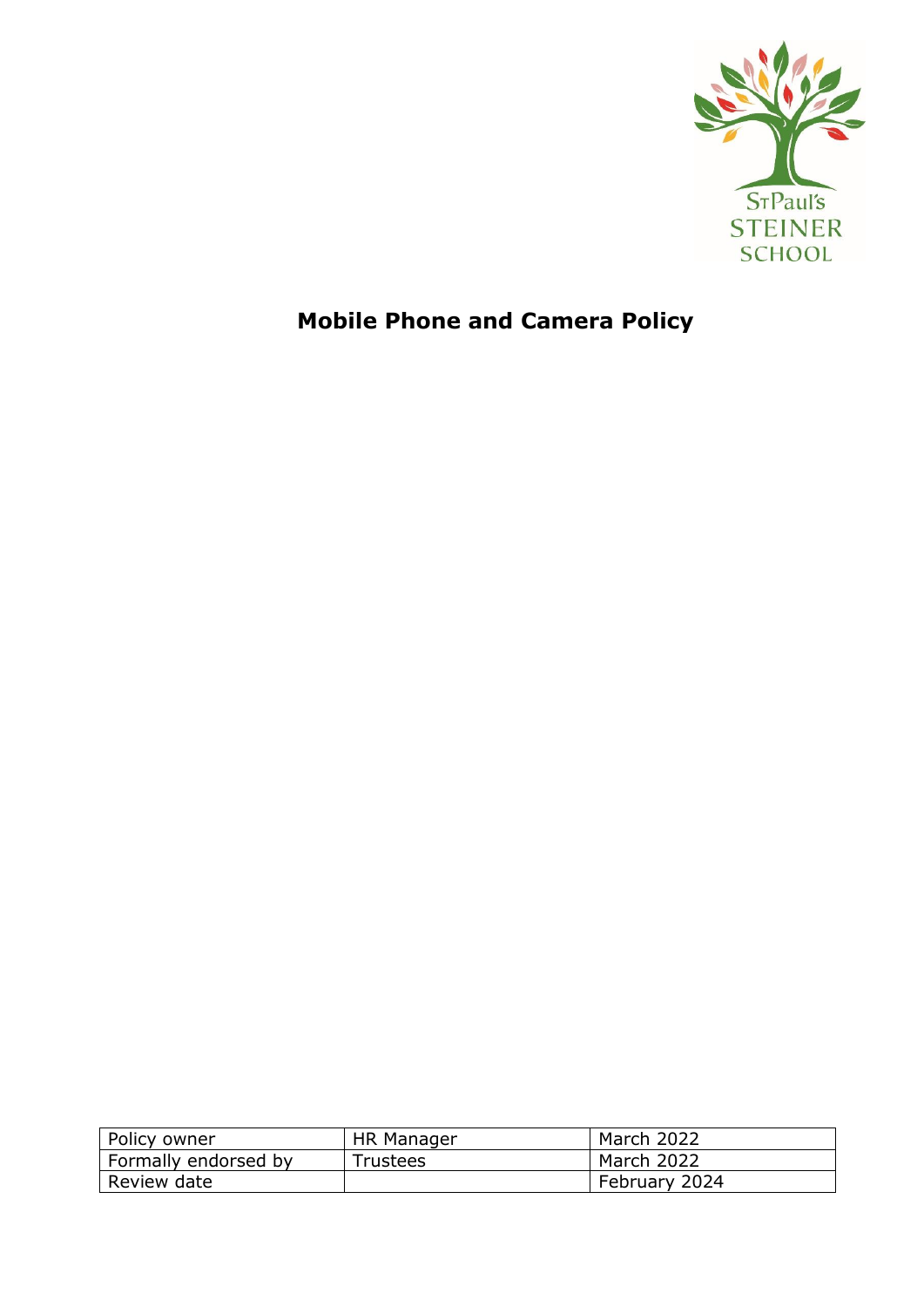# **Contents**

| 8. Appendix 1: Code of conduct/acceptable use agreement for pupils 8               |  |
|------------------------------------------------------------------------------------|--|
| 9. Appendix 2: Permission form for pupils to use mobile phones during lessons  8   |  |
| 10. Appendix 3: Permission form allowing a pupil to bring their phone to school 10 |  |
| 11. Appendix 4: Template mobile phone information slip for visitors 11             |  |

# <span id="page-1-0"></span>**1. Introduction and aims**

At St Paul's Steiner School we recognise that cameras and mobile phones, including smart phones, are an important part of everyday life for our pupils, parents and staff, as well as the wider school community.

Our policy aims to:

- Promote, and set an example for, safe and responsible camera and phone use
- Set clear guidelines for the use of mobile phones for pupils, staff, parents and volunteers
- Support the school's other policies, especially those related to child protection and behaviour

This policy also aims to address some of the challenges posed by mobile phones in school, such as:

- Risks to child protection
- Data protection issues
- Potential for lesson disruption
- Risk of theft, loss, or damage
- Appropriate use of technology in the classroom

# <span id="page-1-1"></span>**2. Roles and responsibilities**

# **2.1 Staff**

All staff (including teachers, support staff, and supply staff) are responsible for enforcing this policy.

Volunteers, or anyone else otherwise engaged by the school, must alert a member of staff if they witness, or are aware of, a breach of this policy.

The Headteacher and DSL is responsible for monitoring the policy every two years, reviewing it, and holding staff and pupils accountable for its implementation.

# **2.2 Trustees**

<span id="page-1-2"></span>The Trustee Board is responsible for ensuring the policy is in place and endorsing the policy after each review.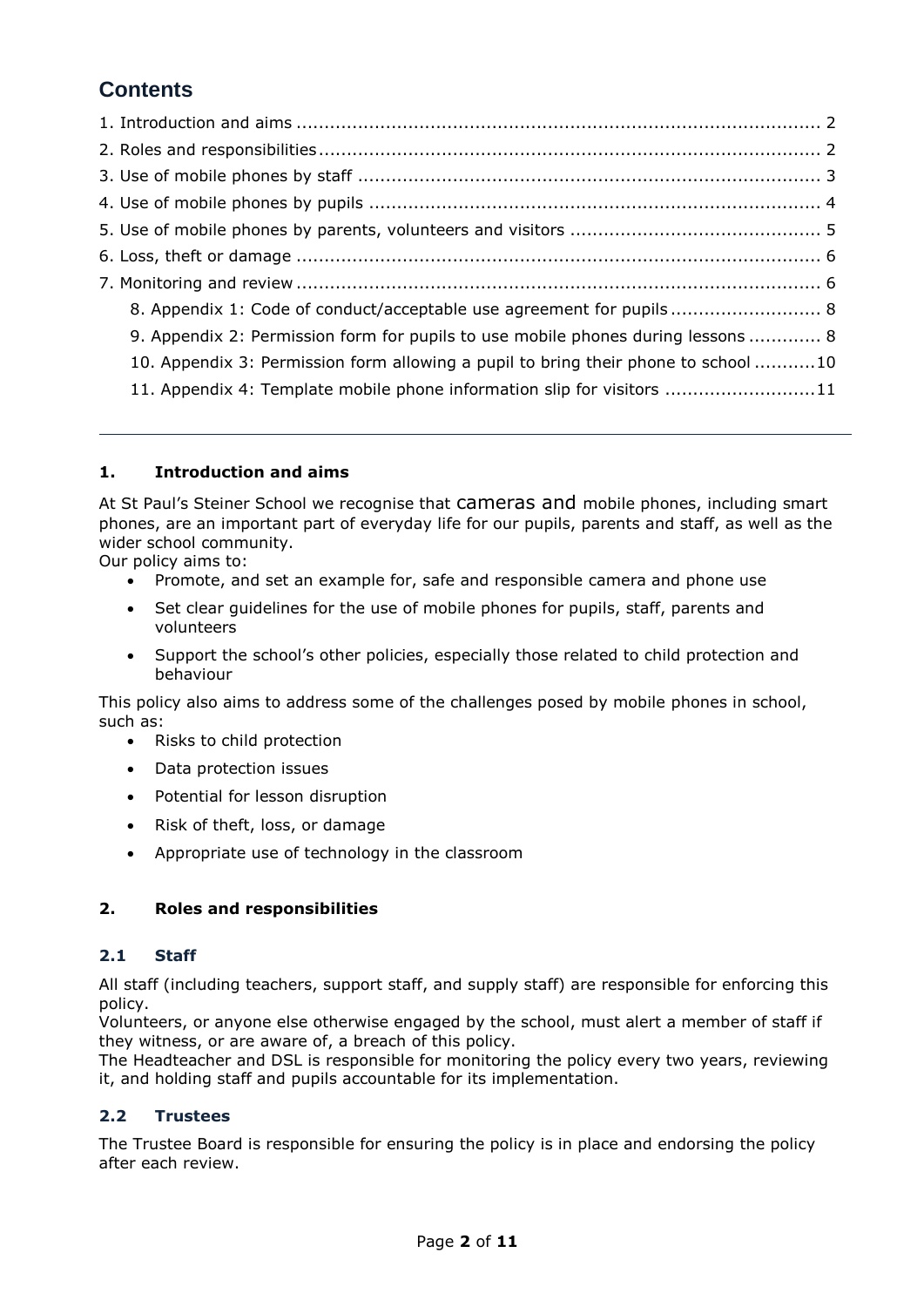# **3. Use of mobile phones by staff**

# **3.1 Personal mobile phones**

Staff (including volunteers, contractors and anyone else otherwise engaged by the school) and visitors are not permitted to make or receive calls, or send texts, while children are present/during contact time. Use of personal mobile phones must be restricted to noncontact time, and to areas of the school where pupils are not present (such as the staff room or an office).

There may be circumstances in which it's appropriate for a member of staff to have use of their phone during contact time. For instance:

- For emergency contact by their child, or their child's school
- In the case of acutely ill dependents or family members

The headteacher will decide on a case-by-basis whether to allow for special arrangements. If special arrangements are not deemed necessary, school staff can use the school office number 0207 226 4454 as a point of emergency contact.

# **3.2 Data protection**

Staff must use care when using their personal mobile phones to process personal data, or any other confidential school information like emails.

Please refer to the school's data protection policy and Online Policy acceptable use appendix.

# **3.3 Safeguarding**

Staff must refrain from giving their personal contact details to parents or pupils, including connecting through social media and messaging apps.

Staff must avoid publicising their contact details on any social media platform or website, to avoid unwanted contact by parents or pupils.

Please refer to the following Policies: Social Media, Staff Code of Conduct

Staff should not use their mobile phones to take photographs or recordings of pupils, their work, or anything else which could identify a pupil. Except in very exceptional circumstances when permission from a senior leader must been sought and granted in advance and the image erased as soon as possible.

Staff may at times be required to use their mobile phone to access certain website due the security for example CPOMS.

# **3.4 Using personal mobiles for work purposes**

In some circumstances, it may be appropriate for staff to use personal mobile phones for work. Such circumstances may include, but aren't limited to:

- **•** Emergency evacuations
- Supervising off-site trips
- Supervising residential visits
- Accessing CPOMS

The school will endeavour to provide a school mobile for off-site visits.

In these circumstances, staff will:

- Use their mobile phones in an appropriate and professional manner, in line with our staff code of conduct
- Not use their phones to take photographs or recordings of pupils, their work, or anything else which could identify a pupil except in very exceptional circumstances when permission from a senior leader must been sought and granted in advance and the image erased as soon as possible.
- Refrain from using their phones to contact parents. If necessary, contact must be made via the school office or class emails. If staff must contact a parent in an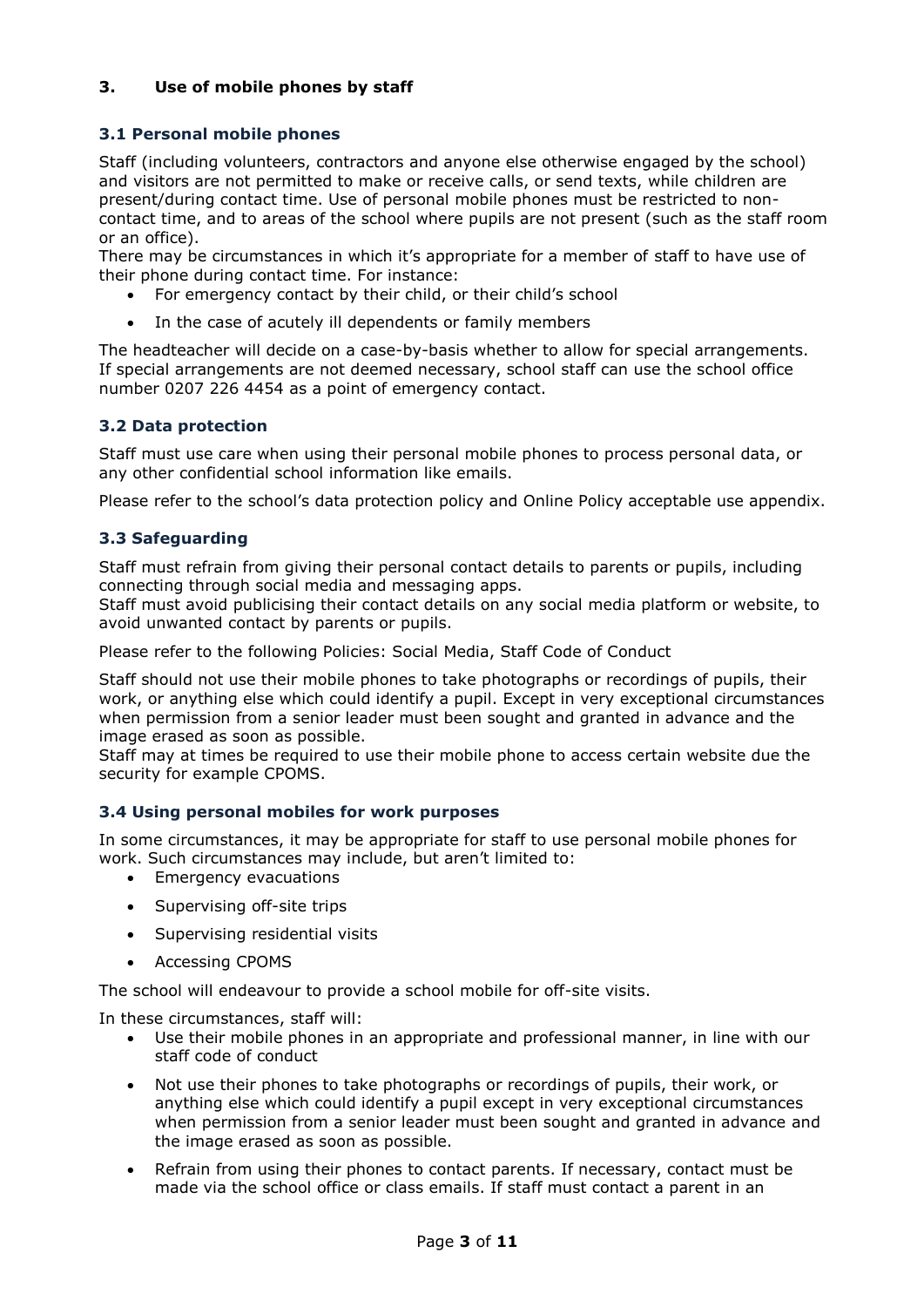emergency using their personal mobile, they must make their number private before dialling for example, by dialling '141' before the parent's number.

# **3.5 Phones for Educational Visits**

At times, a mobile phone maybe provided for visits off-site, only authorised staff are permitted to use school phones, and access to the phone must not be provided to anyone without authorisation.

Staff must:

- Only use phone functions for work purposes, including making/receiving calls, sending/receiving emails or other communications, or using the internet
- Ensure that communication or conduct linked to the device is appropriate and professional at all times, in line with our staff code of conduct.

#### **3.6 Sanctions**

Staff that fail to adhere to this policy may face disciplinary action. See the school's staff disciplinary policy for more information.

#### <span id="page-3-0"></span>**4. Use of mobile phones by pupils**

- Phones are to be brought into school only when absolutely necessary. We strongly advice that phones do not have access to the internet and that smart phones are kept for when the children graduate after class VIII. Multimedia wrist watches (fit bits) are not allowed on school premises.
- We have a no mobile phone policy for Classes I-III
- In Classes IV VIII mobile phones should not have access to the internet
- Parents must inform the School Office when their child begins to bring their mobile phone to school.
- Pupils of Classes IV to VIII will hand in any phones to the school office at the beginning of the day. These will be placed in a lockable box kept in the school office and returned at home time.
- Any child found to be using his/her phone during school time or on school premises (including the gardens or courtyard) will have the phone confiscated and kept in the office until it is collected by their parents/carer.

At times for some lessons like Photography, Class VIII pupils maybe allowed, under the supervision of the Teacher, to use their mobile phones. Pupils must adhere to the school's Mobile Phone policy in these instances.

# **4.1 Sanctions**

Any form of misuse of a mobile phone will be dealt with as a serious breach of the policy and will be dealt with in line with the Behaviour and Anti-Bullying Policy. This applies to the misuse of both non-smart phones for which written permission has been given and/or nonpermissible smartphones which are brought into school without permission. The following are examples of misuse (the list is not exhaustive). 'Misuse' will be at the discretion of the Headteacher:

- sending inappropriate messages
- sending inappropriate messages or posts to social networking or blogging sites
- taking photographs and/or videos in school
- photographing or filming staff or other students without their knowledge or permission
- photographing or filming in toilets, changing rooms and similar areas
- bullying, harassing, humiliating or intimidating staff or students by the use of text, email or multimedia messaging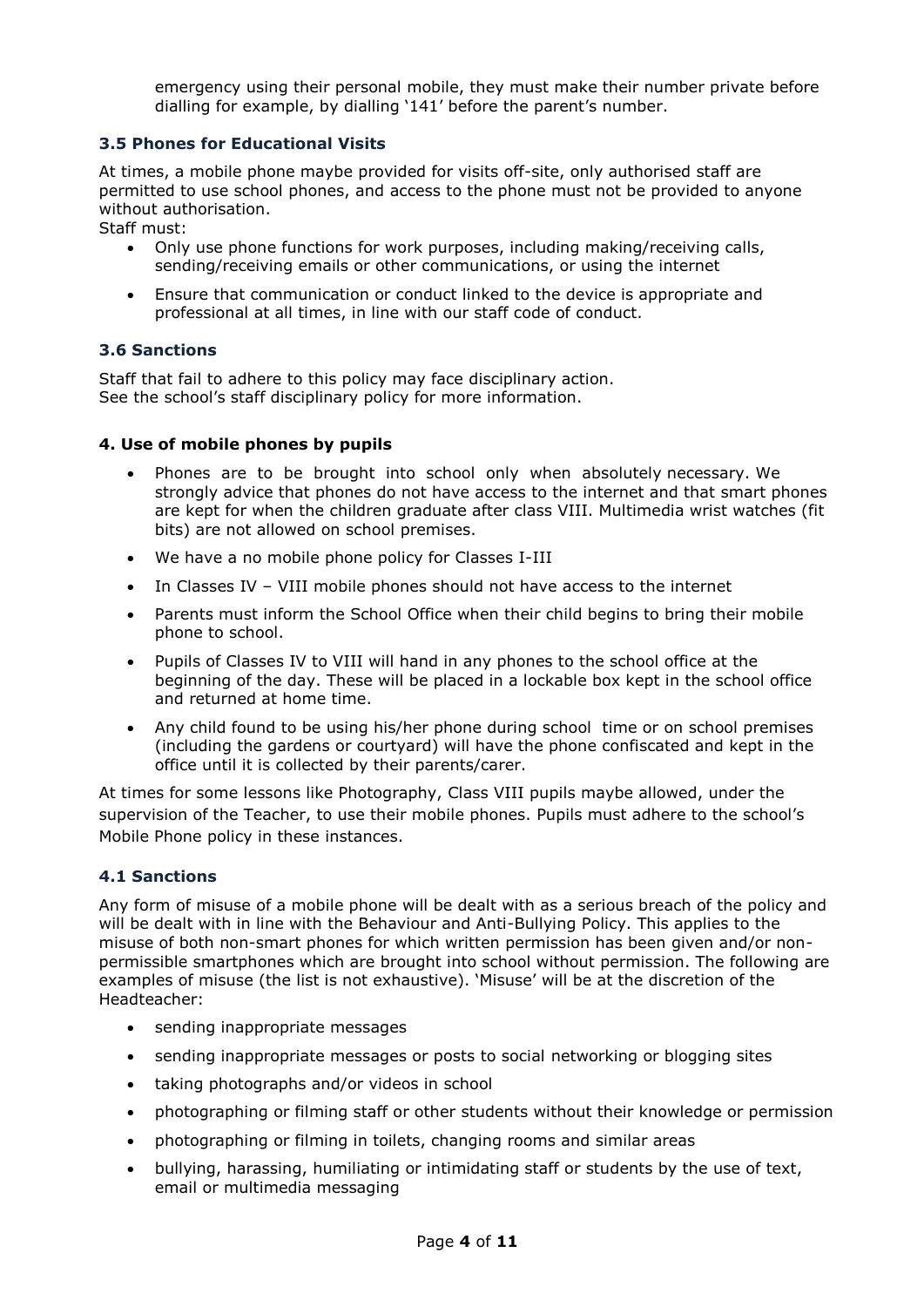- refusing to switch a phone off or hand over the phone at the request of a member of staff
- using the mobile phone outside school hours to intimidate or upset staff and students will be considered a breach of these guidelines in the same way as unacceptable use which takes place in school time
- using a mobile phone outside school hours in such a way that it undermines the stability of the school and compromises its ability to fulfil the stated aim of providing 'a clear moral and ethical lead'
- the deliberate engineering of situations where people's reactions are filmed or photographed in order to humiliate, embarrass and intimidate by publishing to a wider audience such as on Facebook or YouTube
- bullying by text, image and email messaging
- the use of a mobile phone for 'sexting' (the deliberate taking and sending of provocative images or text messages)
- posting material on social network sites with no thought to the risks to their personal reputation and sometimes with the deliberate intention of causing harm to others
- making disrespectful comments, misrepresenting events or making defamatory remarks about teachers or other students
- general disruption to learning caused by students accessing phones in lessons students phoning parents

If a breach occurs, the school will confiscate the phone from pupils under sections 91 and 94 of the Education and Inspections Act 2006). If a phone is confiscated, only a parent or carer is allowed to collect the phone. The time for collection will depend on the incident and a meeting will be held with the parent and pupil.

Staff have the power to search pupils' phones, as set out in the *DfE's quidance on searching*, [screening and confiscation](https://www.gov.uk/government/publications/searching-screening-and-confiscation). The DfE guidance allows us to search a pupil's phone if we have reason to believe the phone contains pornographic images, or if it is being/has been used to commit an offence or cause personal injury.

Certain types of conduct, bullying or harassment can be classified as criminal conduct. The school takes such conduct extremely seriously, and will involve the police or other agencies as appropriate.

Such conduct includes, but is not limited to:

- Sexting (consensual and non-consensual sharing nude or semi-nude images or videos)
- Upskirting
- Threats of violence or assault
- Abusive calls, emails, social media posts or texts directed at someone on the basis of someone's ethnicity, religious beliefs or sexual orientation

# <span id="page-4-0"></span>**5. Use of mobile phones by parents, volunteers and visitors**

Parents, visitors and volunteers (including trustees and contractors) must adhere to this policy as it relates to staff if they are on the school site during the school day. This means:

- Not taking pictures or recordings of pupils, unless it's a public event (such as a school fair), or of their own child
- Using any photographs or recordings for personal use only, and not posting on social media without consent
- Not using phones in lessons, or when working with pupils

Parents, visitors and volunteers are expected to read our policies and comply. Parents or volunteers supervising school trips or residential visits must not:

Use their phone to make contact with other parents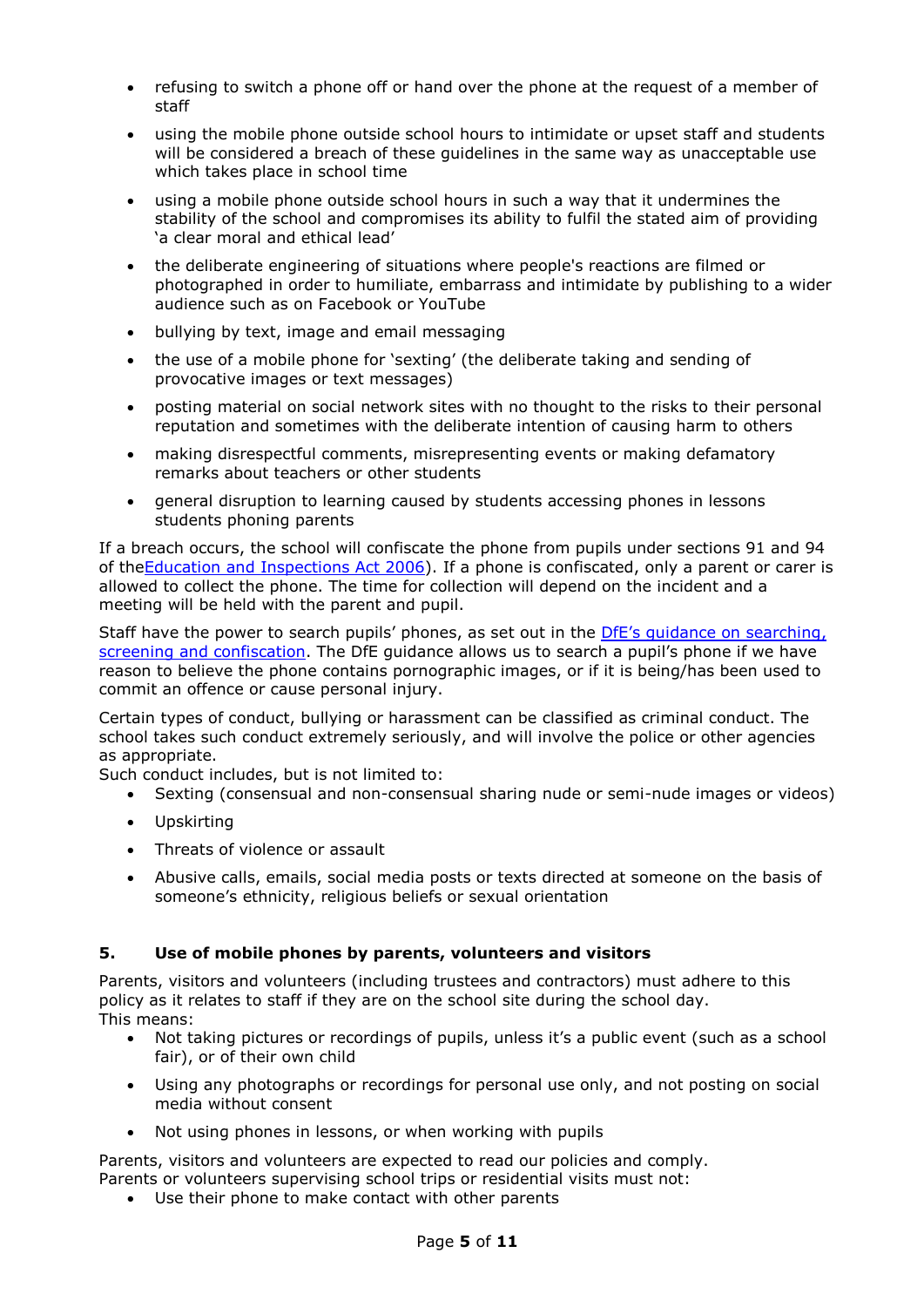Take photos or recordings of pupils, their work, or anything else which could identify a pupil

Parents or volunteers supervising trips are also responsible for enforcing the school's policy for pupils using their phones, as set out in section 4 above.

Parents must use the school office as the first point of contact if they need to get in touch with their child during the school day. They must not try to contact their child on his/her personal mobile during the school day.

# <span id="page-5-0"></span>**6. Loss, theft or damage**

Pupils bringing phones to school must ensure that phones stored in the phone boxes in the reception area.

The school accepts no responsibility for mobile phones that are lost, damaged or stolen on school premises or transport, during school visits or trips, or while pupils are travelling to and from school.

Confiscated phones will be stored in the school's safe in the Administration Manager's office. Lost phones should be returned to the school office. The school will then attempt to contact the owner.

# <span id="page-5-1"></span>**7. Early Years Policy – Kindergarten**

This area of the policy outlines the protocols for the use of personal mobile phones/devices and cameras in our EY setting in accordance with the safe guarding and welfare requirements, page 21, paragraph 3.4 of the Statutory Framework for the EYFS 2021. Most Kindergarten staff members have smart mobile phones. We expect for all Kindergarten staff to behave in a responsible and professional manner with regards to the use of mobile phones in the school and to comply with this policy.

- Use of personal mobile phones is not permitted during Kindergarten hours.
- This policy is shared with visitors and volunteers. The teacher is responsible for ensuring mobile phones are stored away from the children.
- Mobile phones must never be taken into children's toilets.
- Kindergarten children are not permitted to have mobile phones.
- Staff can use their personal mobile phone during breaks and away from the children.
- Staff are required to take their personal mobile phones for school walks and only to be used in case of an emergency.

#### **Use of cameras**

Photographs and videoing of the children can only be taken for the purpose of recording a child or group of children participating in activities, celebrating their achievements or recording their progression in the Early Years Foundation Stage. However, it is essential that photographs are taken and stored appropriately to safeguard the children in our care.

- Personal photographic equipment, including mobile phones, are not allowed to be used. Except in very exceptional circumstances when permission from a senior leader must been sought and granted in advance and the image erased as soon as possible.
- Only a designated school camera and a member of staff and/or photographer can be used to take photos of children in the Kindergarten, Festivals or outings.
- All images taken with the school camera must be downloaded to the designated photo file.
- All images should be printed on the allocated school printer unless otherwise agreed.
- Images of children must be deemed suitable without putting the child/children in a compromising position that could cause embarrassment or distress.
- Under no circumstances must cameras of any kind be taken into the children's toilets.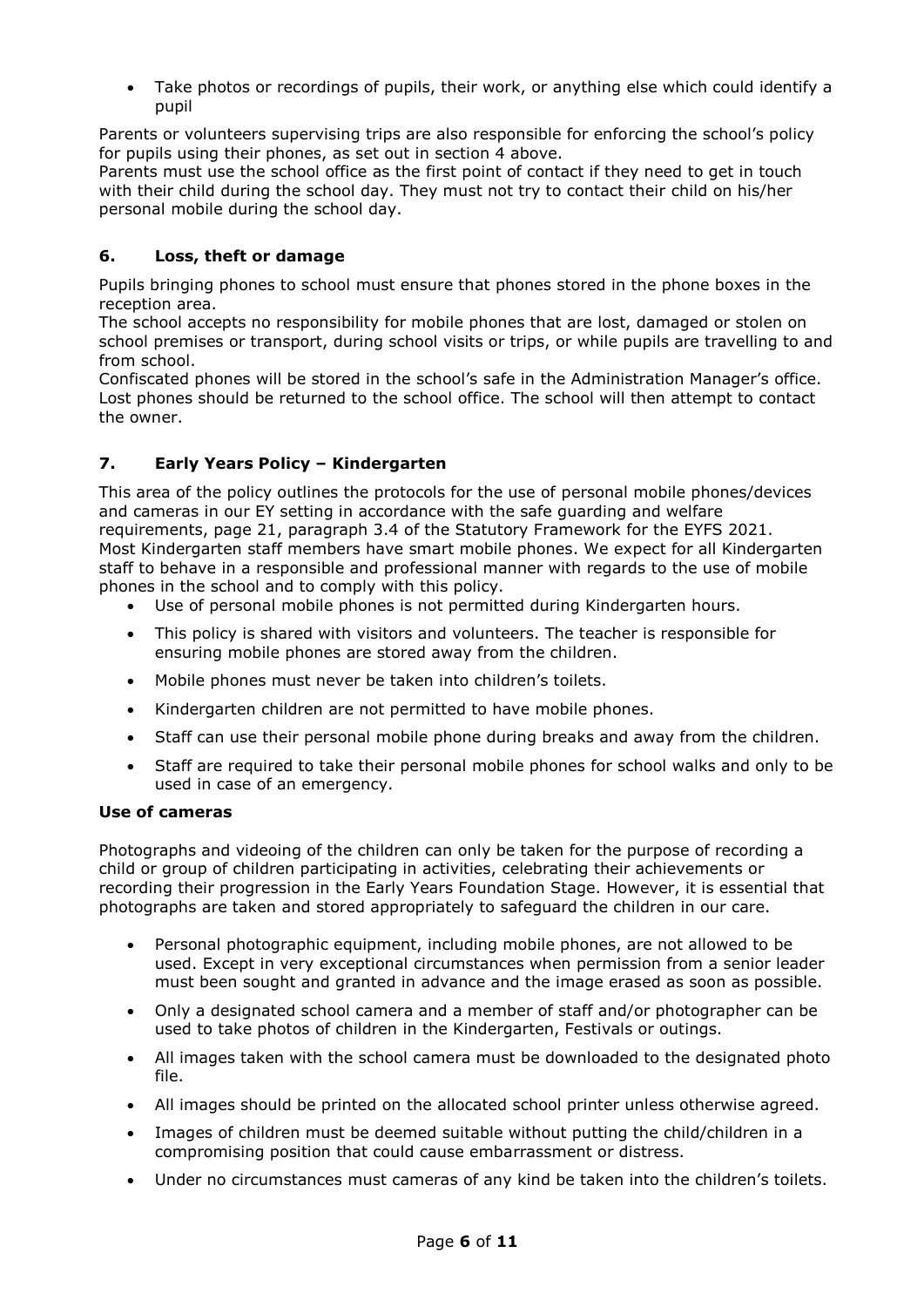- School camera and other recording devises must be securely stored away at the end of their use.
- Parental permission for taking photos of their child will be secured before the child begins Kindergarten. This will include general permission for photo use on the school's website.

# **8 Missing school mobile phone or camera**

When a camera goes missing or is lost, the DSL and Headteacher must be informed immediately.

#### **9 Monitoring and review**

The school is committed to ensuring that this policy has a positive impact of pupils' education, behaviour and welfare. When reviewing the policy, the school will take into account:

- Feedback from teachers
- Records of behaviour and safeguarding incidents
- Relevant advice from the Department for Education, the local authority or other relevant organisations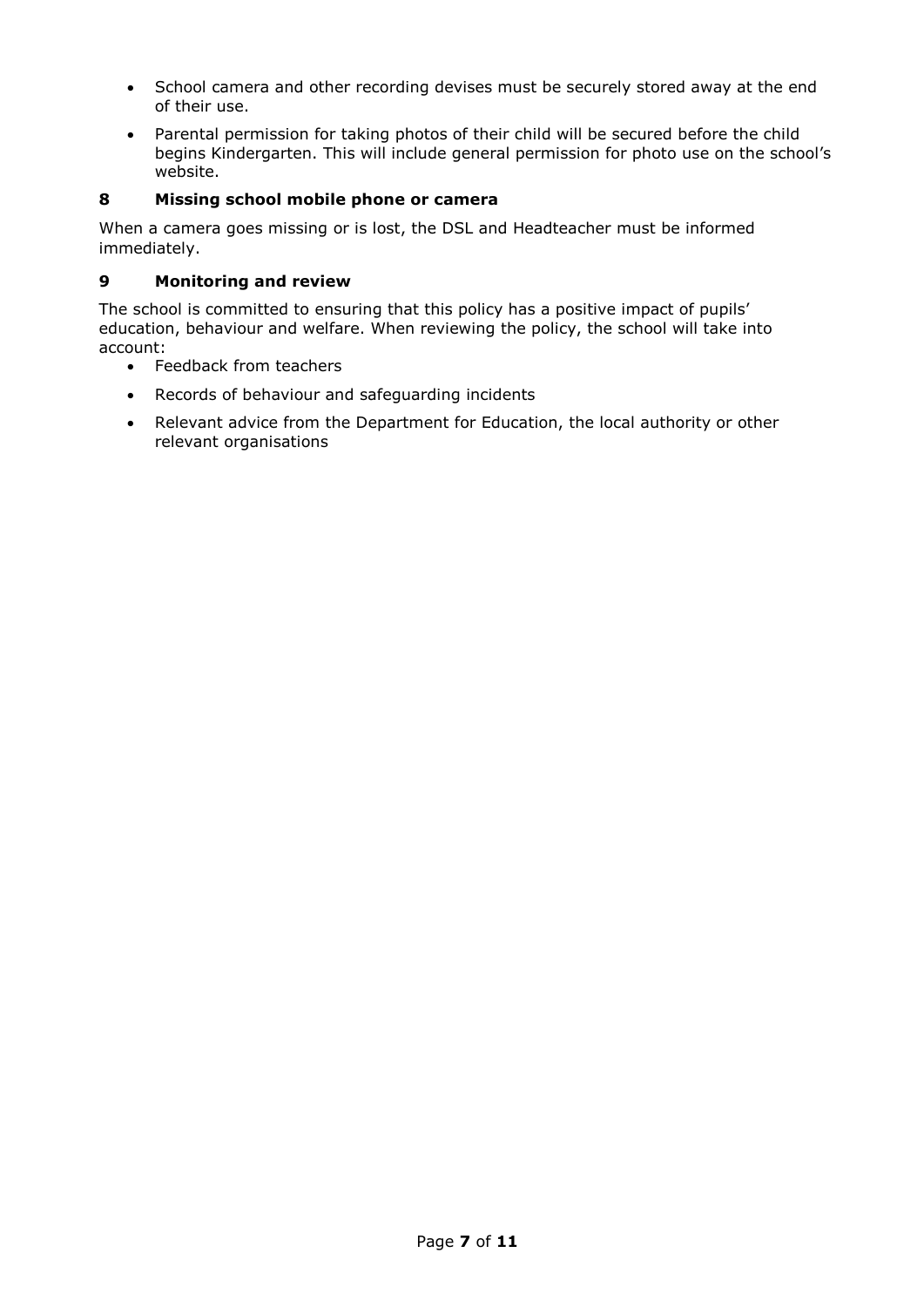# <span id="page-7-0"></span>**10. Appendix 1: Code of conduct/acceptable use agreement for pupils**

#### **Code of conduct/acceptable use agreement**

You must obey the following rules if you bring your mobile phone to school:

- 1. You may not use your mobile phone during lessons, unless the teacher specifically allows you to.
- 2. Phones must be switched off (not just put on 'silent').
- 3. You may not use your mobile phone in the toilets or changing rooms. This is to protect the privacy and welfare of other pupils.
- 4. You cannot take photos or recordings (either video or audio) of school staff or other pupils without their consent.
- 5. Avoid sharing your contact details with people you don't know, and don't share other people's contact details without their consent.
- 6. Don't share your phone's passwords or access codes with anyone else.
- 7. Don't use your mobile phone to bully, intimidate or harass anyone. This includes bullying, harassing or intimidating pupils or staff via:
	- a. Email
	- b. Text/messaging app
	- c. Social media
- 8. Don't use your phone to send or receive anything that may be criminal. For instance, by 'sexting'.
- 9. Rules on bullying, harassment, and intimidation apply to how you use your mobile phone even when you aren't in school.
- 10. Don't use vulgar, obscene or derogatory language while on the phone or when using social media. This language is not permitted under the school's behaviour policy.
- 11. Don't use your phone to view or share pornography or other harmful content.
- 12. You must comply with a request by a member of staff to switch off, or turn over, a phone. Refusal to comply is a breach of the school's behaviour policy and will be dealt with accordingly.

# <span id="page-7-1"></span>**11. Appendix 2: Permission form for pupils to use mobile phones during lessons**

| PUPIL AND LESSON DETAILS |  |  |
|--------------------------|--|--|
| Pupil name:              |  |  |
| Date:                    |  |  |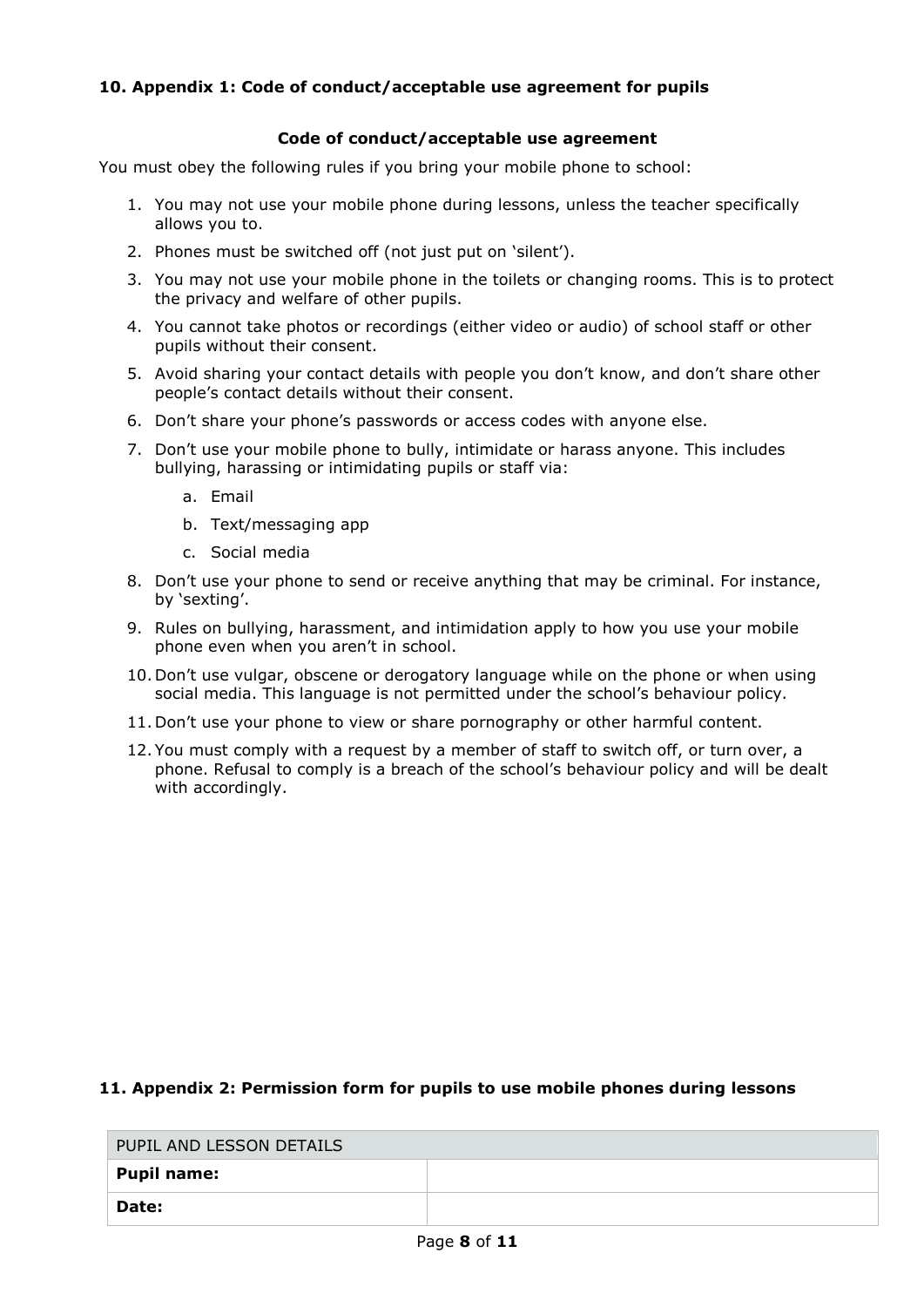#### PUPIL AND LESSON DETAILS

#### **Class/lesson details:**

#### PURPOSE

Teachers should fill out this box explaining how the phones will be used during the lesson

# **Pupil agreement**

I understand that I am being allowed to use my phone during lesson time as part of an educational or class activity.

I will not use my phone for any other purpose than the one listed above. If my teacher, or any other member of staff, finds that I'm using my phone for any other reason, I understand that it will be confiscated.

I understand that the school's code of conduct/ acceptable use agreement on the use of mobile phones still applies.

Pupil signature: \_\_\_\_\_\_\_\_\_\_\_\_\_\_\_\_\_\_\_\_\_\_\_\_\_\_\_\_\_

Teacher signature: \_\_\_\_\_\_\_\_\_\_\_\_\_\_\_\_\_\_\_\_\_\_\_\_\_\_\_\_\_\_\_\_\_\_\_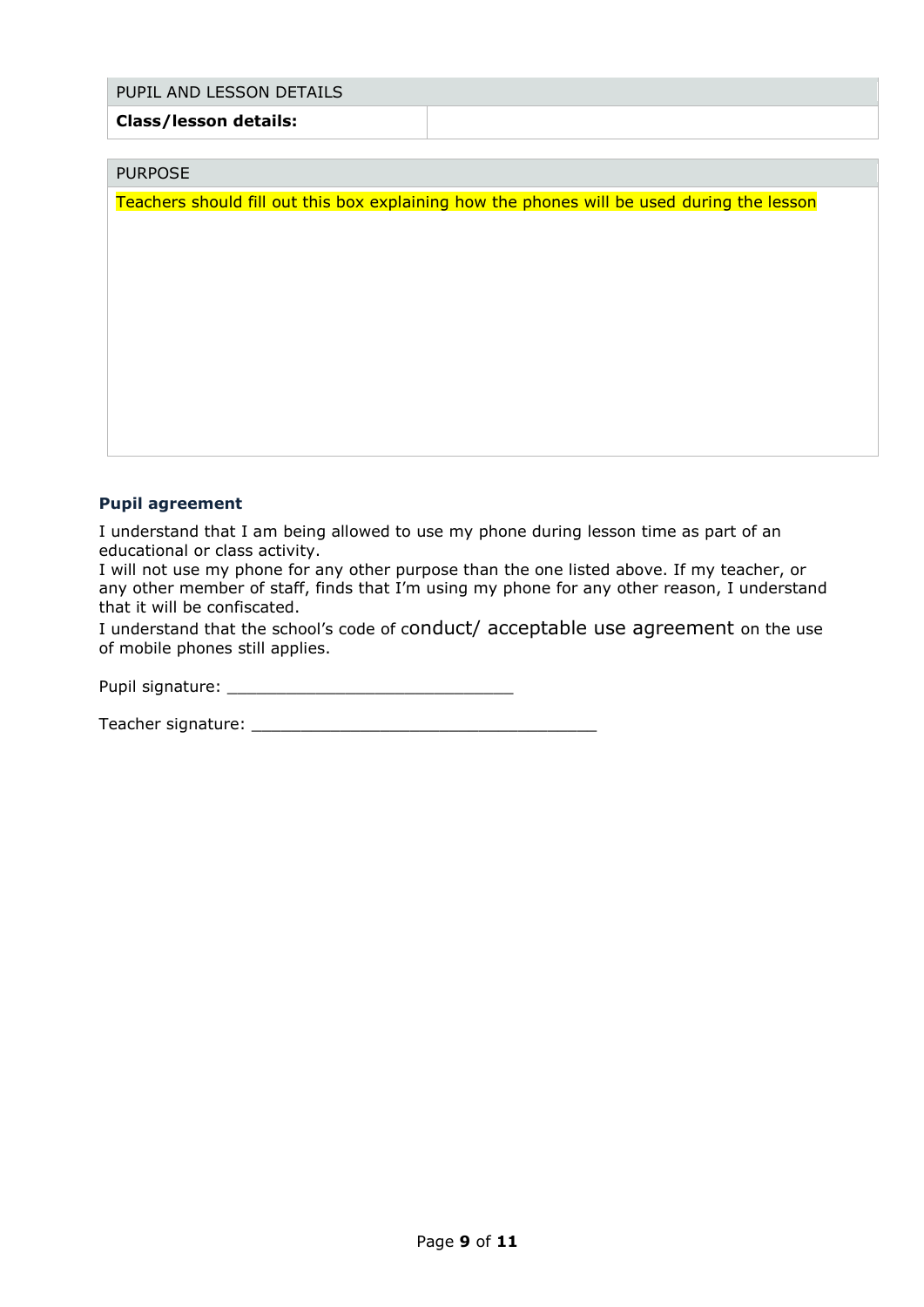# <span id="page-9-0"></span>**10. Appendix 3: Permission form allowing a pupil to bring their phone to school**

| PUPIL DETAILS        |  |
|----------------------|--|
| <b>Pupil name:</b>   |  |
| Year group/class:    |  |
| $Parent(s)$ name(s): |  |

The school has agreed to allow ………………………………………………….to bring a mobile phone to school because:

- Travels to and from school alone
- Is a young carer
- Is attending a school trip or residential where use of mobile phones will be allowed
- Needs the phone for an educational activity during class time
- Attends before or after-school where a mobile phone is required for the activity, or to contact parents

Pupils who bring a mobile phone to school must abide by the school's policy on the use of mobile phones, and its code of conduct/acceptable use agreement.

The school reserves the right revoke permission if pupils don't abide by the policy.

Parent signature: \_\_\_\_\_\_\_\_\_\_\_\_\_\_\_\_\_\_\_\_\_\_\_\_\_\_\_\_\_\_\_\_\_\_\_\_\_

Pupil signature (where appropriate): \_\_\_\_\_\_\_\_\_\_\_\_\_\_\_\_\_\_\_\_\_\_\_\_\_\_\_\_\_\_\_\_\_\_\_\_\_\_\_

| FOR SCHOOL USE ONLY   |  |  |
|-----------------------|--|--|
| <b>Authorised by:</b> |  |  |
| <b>Date:</b>          |  |  |